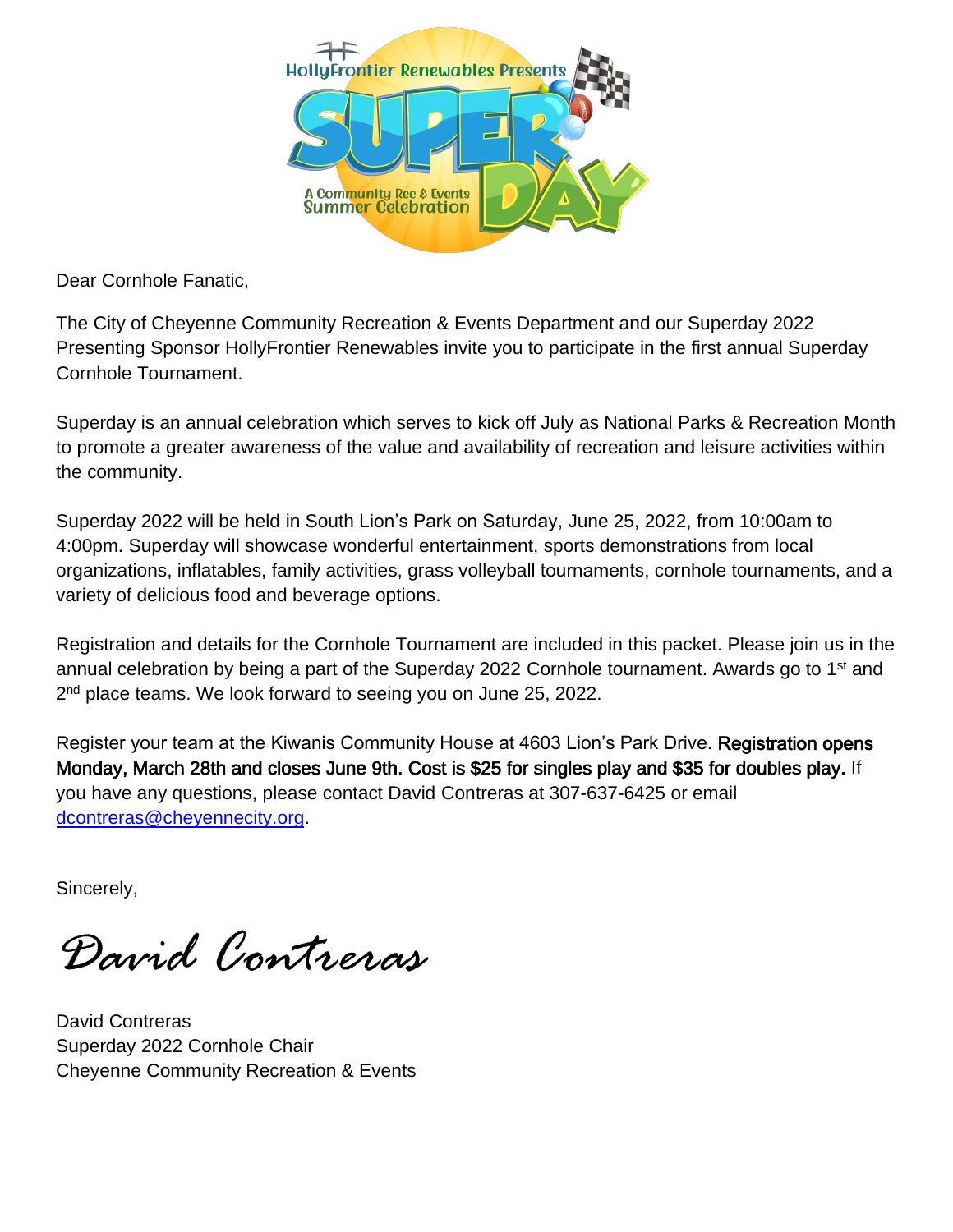## Superday 2022 Cornhole Rules

- Teams will check in at the Dunbar Field (infield) supervisor's table 15 minutes prior to game time.
- Tournament will be capped at 20 teams for doubles and 20 for individual play.
- The event will be a single elimination tournament.
- Good sportsmanship is REQUIRED from all participants and fans.
- Alcohol is prohibited in the parks and on the field.
- Both players must be present to start a match.
- No cleats or spikes allowed. Tennis shoes, barefoot or sandals are permitted.
- Teams will provide their own uniforms; dress to impress! Please remember, this is a family event. The tournament director has the authority to deem subject matter inappropriate and has the right to disqualify players whose clothing includes but not limited to explicit content, inappropriate language, or suggestive themes.
- All matches will start at their predetermined times. There is a 5 minute grace period for teams to arrive, until a forfeit is declared.
- Teams will referee/score their own matches.
- Final scores will be reported to the supervisor's table by the team rep following each match.
- Boards are placed 27 feet from the front edge to front edge.
- Game shall be played to the predetermined number of 21 pts. The first player/team to reach (or exceed) that amount at the conclusion of an inning is the winner.
- **Woody**: Refers to any cornhole bag that has been pitched and remains on the cornhole board playing surface at the conclusion of the frame. **Each woody is 1pt.**
- A bag that comes to rest touching the ground and the board does not count as a point.
- **Cornhole**: Refers to any cornhole bag that has been pitched and passes through the cornhole board at anytime within the frame. **Each cornhole is 3pts**.
- **Cancellation Scoring:** The approved method of scoring for the sport of cornhole is "cancellation" scoring. In cancellation scoring, the points of one player cancel out the points of their opponent. Using this method, only one player/team can score in each frame.
- Both players play one board at a time and stay in their designated lane for the whole game (right or left).
- Players start the game at one board and alternate pitching bags until each player has pitched all (4) of their bags.
- Players then walk to the end of their lane to the other board, take score, and resume pitching back to the other cornhole board. (This rule is for singles only).
- Players must deliver the bag with an underneath release.
- Feet must stay behind the line of the front of the board at the time of releasing the bag.
- The player/team who scored in the preceding frame pitches first in the next frame. If neither player/team scores, the player/team who pitches first in the preceding frame shall retain first pitch in the next frame.
- If bags become piled inside the hole and may interfere or obstruct with the next pitch or if there is question whether a cornhole bag would have naturally fallen through the hole, a player may request to rake the cornhole bags that have fallen inside the hole.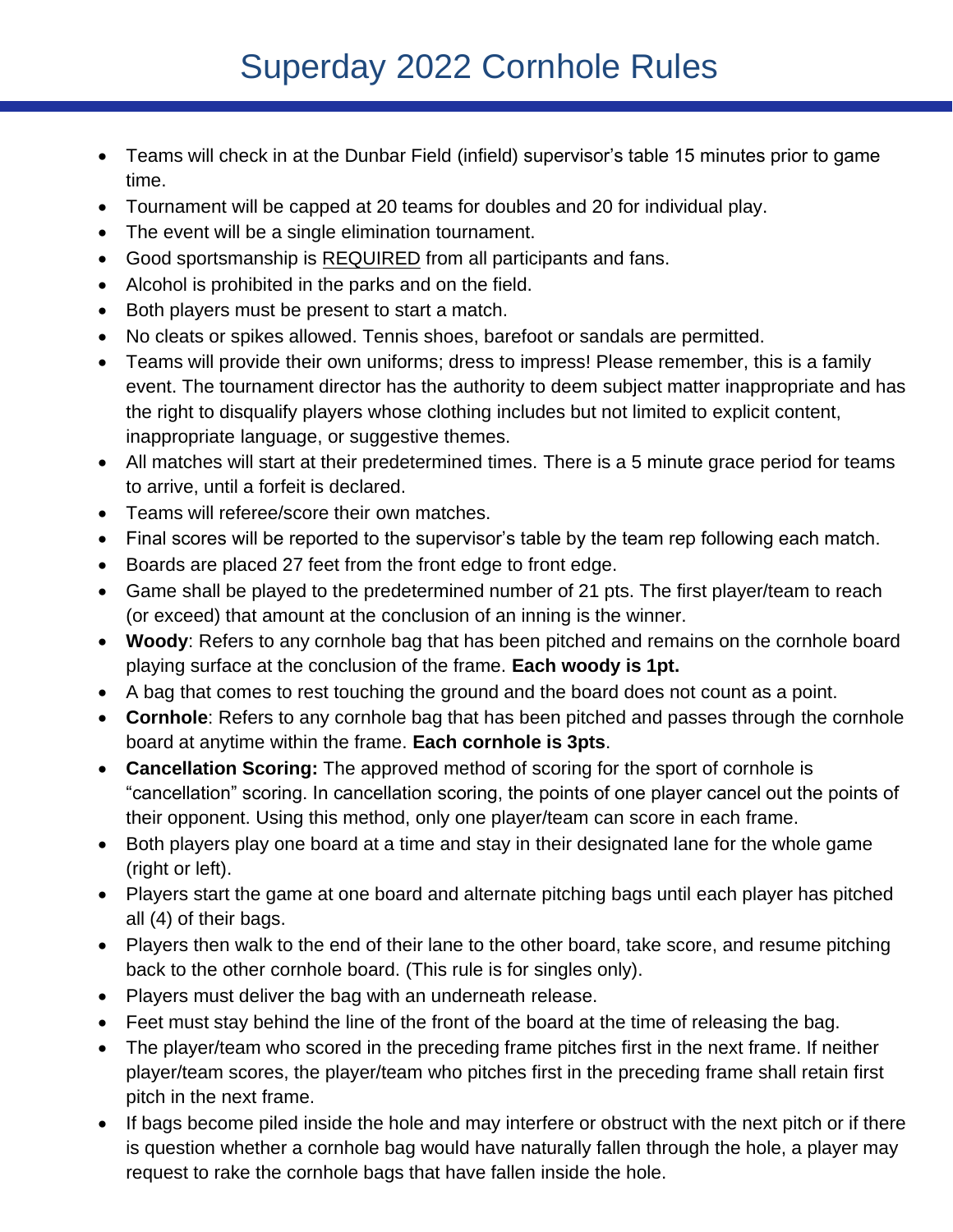## Superday 2022 Cornhole Registration Form

| Team Representative Name #2: [19] Team Management Assembly Present Assembly Present Assembly Present Assembly |  |  |  |  |  |  |  |  |  |  |
|---------------------------------------------------------------------------------------------------------------|--|--|--|--|--|--|--|--|--|--|
|                                                                                                               |  |  |  |  |  |  |  |  |  |  |
|                                                                                                               |  |  |  |  |  |  |  |  |  |  |
|                                                                                                               |  |  |  |  |  |  |  |  |  |  |
|                                                                                                               |  |  |  |  |  |  |  |  |  |  |
| Registration: _______ \$25/individual<br>\$35/team                                                            |  |  |  |  |  |  |  |  |  |  |

Note:

- Minimum age of participation is 16 years old. Parent or guardian must sign the attached waiver.
- Teams must have 2 players on the roster.
- Registration is capped at 20 teams for doubles and 20 for individual play.

| For Office Use Only:      |             |  |  |  |  |  |  |  |  |
|---------------------------|-------------|--|--|--|--|--|--|--|--|
| Registration received on: |             |  |  |  |  |  |  |  |  |
| Payment Amount: ___       | Check $#$ : |  |  |  |  |  |  |  |  |